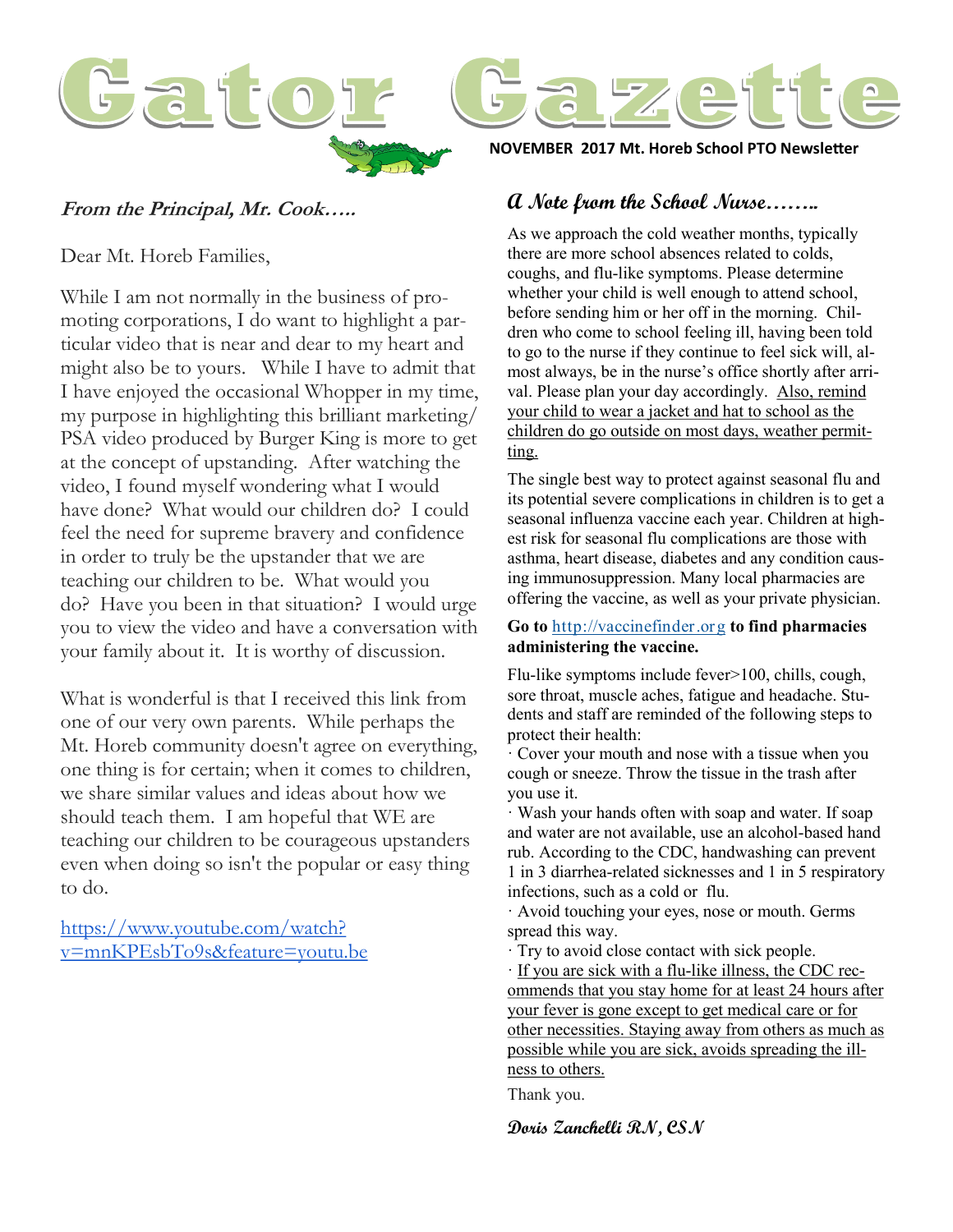# **Ice Cream Day**

The next ice cream days will be held on November 3<sup>rd</sup> and 17th. You can use your snack cards or cash! Ice Cream is \$1.00. Snack cards are a convenient alternative to cash, and are available for \$5. At any point throughout the year, please send in your payment with your child's lunch and they can purchase a card at the snack table. Checks can be made out to Mt. Horeb PTO, or cash is accepted.

### **Halloween Trunk or Treat**



A big thank you to Shannon Battiste, Alina Bergners and their committee for organizing another successful Trunk or Treat Halloween Party. Everyone enjoyed the games, music, pizza and lots of candy! The decorated trunks looked amazing. A spooktacular time was had by all!! This year we have added a Quiet Creep for our little ones or those sensitive to sound and light. The Quiet Creep will take place from 6:30-6:45 PM.

# **Display Case**

Once again the display case committee has outdone themselves…great job Sushama Sekhar and Mia Downing!

### **Book Fair**

This year's book fair will be held on Friday, November  $3<sup>rd</sup>$  thru Tuesday, November  $7<sup>th</sup>$ . Students and parents are cordially invited to preview the books available at the book fair. Come and see the wonderful range of titles, from fiction to nonfiction, all age ranges from preschool to  $5<sup>th</sup>$  grade. Friday, November  $3<sup>rd</sup>$  is the preview day, when all children can browse the books and make a wish list. Sale days are Monday and Tuesday, November  $6<sup>th</sup>$ and  $7<sup>th</sup>$ , when each class will have a scheduled time for purchasing their books. Parents are welcome to come in at any time during the fair to make purchases. Don't forget our teachers will be writing wish lists, too, so you can donate books to your children's classrooms.

The book fair is a great way to get kids interested in books, and to raise money for the School Library. We would like to thank Darby Finkelstein and her committee for organizing this event. See you there!

#### **Food Days**

We have completed our first cycle of Food Days. A special thank you to all of our Food Day Managers who worked hard to coordinate their orders with our many vendors and ensure their volunteers were at school and ready to go! Thank you to the many volunteers who come every day to make sure the children receive their lunch and have what they need! Your efforts are much appreciated!

*Please note ordering for the third cycle of Food Days will open on Jan. 11th 2018 and close promptly on Jan. 18th 2018***. It is not possible to order food once the system has closed on** *January 18th .*

### **After-School Programs**

We would like to thank all of the families who are participating in our after school programs. The kids are really enjoying On the Court, Girls on the Run and Gotta Dance. Participation in these programs is another way for our PTO to raise funds for events such as International Day, Field Day, Authors Day and many more!!!

#### **Mt. Horeb PTO Website**

Don't forget to check out our website for upcoming events, pictures, etc. Our new website will serve as an added communication hub filled with new information and dedicated pages for many of Mt. Horeb PTO events and programs.

Get online now to be connected to the latest volunteer opportunities, staff appreciation events and other helpful links. [Head on over](https://mthorebpto.org/) at www.mthorebpto.org and check it out!

### **PTO General Meeting**

Mark your calendar! The PTO's next general meeting is November 15th at 9:15 am.